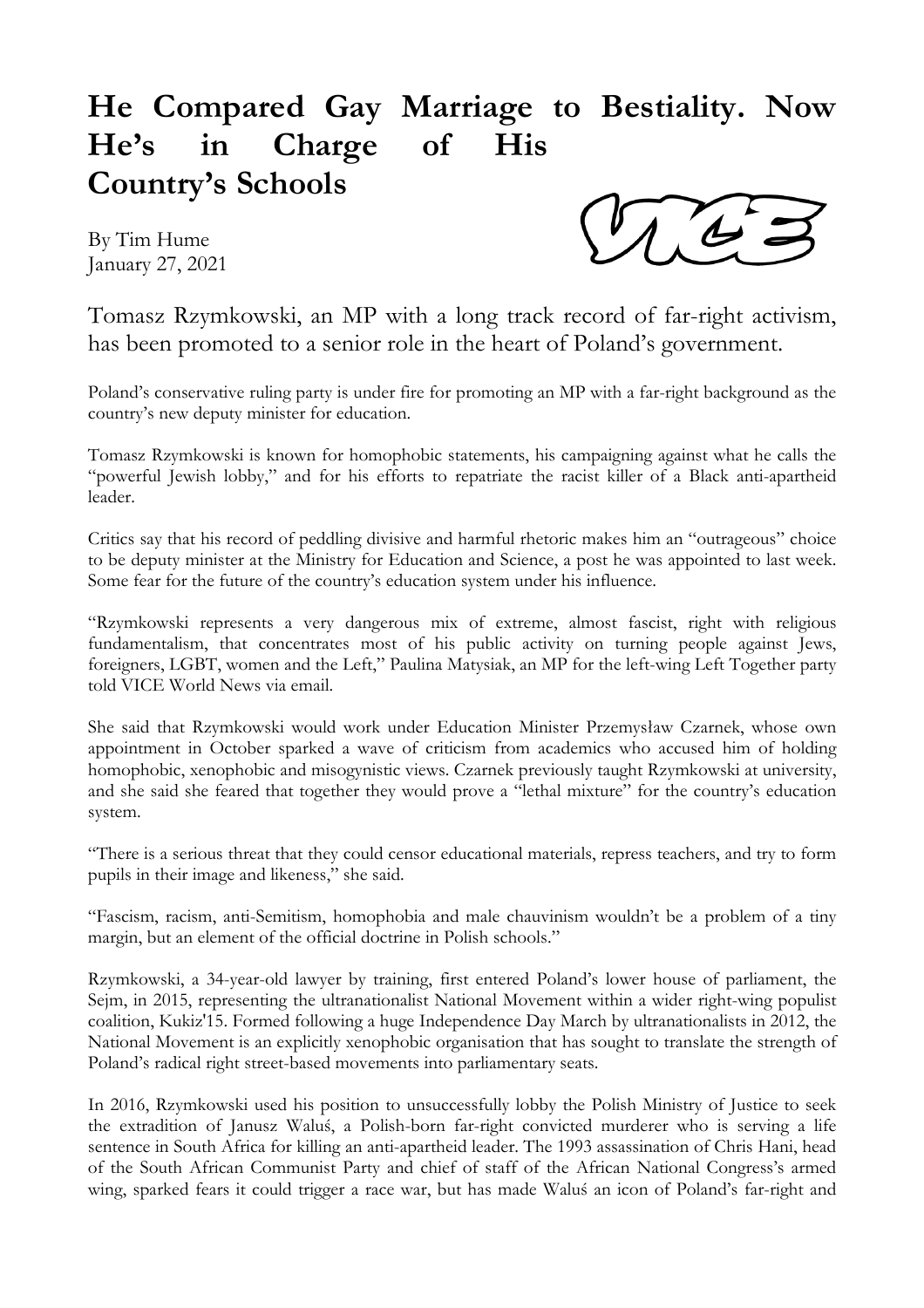hooligan scenes, to whom he is seen as a hero in the fight against communism, and a defender of the white race.

The same year, Rzymkowski left the National Movement and bounced around various other far-right projects before joining the ruling Law and Justice party in 2019, being elected on their ticket a few months later.

But critics say that his shift in affiliation from the radical-right margins to Poland's ruling party hasn't been accompanied by any apparent moderation in his political activity, and that they are not aware of any public renunciation of his former extremist affiliations or views.

Rather, Rzymkowski has been a key player in a nationalist campaign in recent years protesting Washington's calls for compensation for Jews whose families lost property during the Holocaust. The Justice for Uncompensated Survivors Today Act, signed into law in 2018, requires the U.S. State Department to provide status updates to Congress on the situation regarding the restitution of property stolen during the Holocaust in dozens of countries.

The move sparked a furious reaction by Poland's far-right, whose agitation over the issue has been linked to a surge in anti-Semitic hate speech in Poland. In his campaigning over the issue, Rzymkowski has publicly railed against the "powerful Jewish lobby in the USA" and what he described as "the Holocaust industry," which he painted as threats to Polish people.

Rzymkowski spoke at a Warsaw rally in May 2019 which was described at the time by Rafal Pankowski, head of Polish anti-racism group Never Again, as "probably the biggest openly anti-Jewish street demonstration in Europe in recent years."

Sebastian Rejak, acting director of the Central Europe Office of AJC, a global Jewish advocacy organisation, told VICE World News via email that Rzymkowski's campaigning over the compensation issue had seen the MP use offensive phrases and peddle antisemitic tropes.

Rzymkowski had also made headlines for his homophobic remarks, he said. In June, amid a culture war over LGBTQ rights stoked by the Law and Justice party, Rzymkowski drew outrage for tweeting a cartoon that equated same-sex marriage to a man marrying a goat. He has previously described homosexuality as "harmful, both morally and socially."

"Some of that is simply wrong, some of that is ignorance, while some of his opinions are offensive and unacceptable, specifically if shared by a member of parliament," said Rejak.

"If you are entrusted with making decisions pertaining to the Polish education system, you should be careful in making public statements and your views should not hurt others."

He said that Rzymkowski's appointment was a sign of the creep of far-right viewpoints into Poland's political mainstream.

"I have to say more and more politicians who hold extreme opinions on society, human rights, minorities, are being accepted into what used to be mainstream politics," Rejak said.

"Tolerance for far-right views is becoming ever more visible and is a huge concern."

Pankowski, head of the anti-racism group Never Again, agreed, telling VICE World News that Rzymkowski's appointment vividly illustrated the growing tolerance of far-right ideology in Poland's